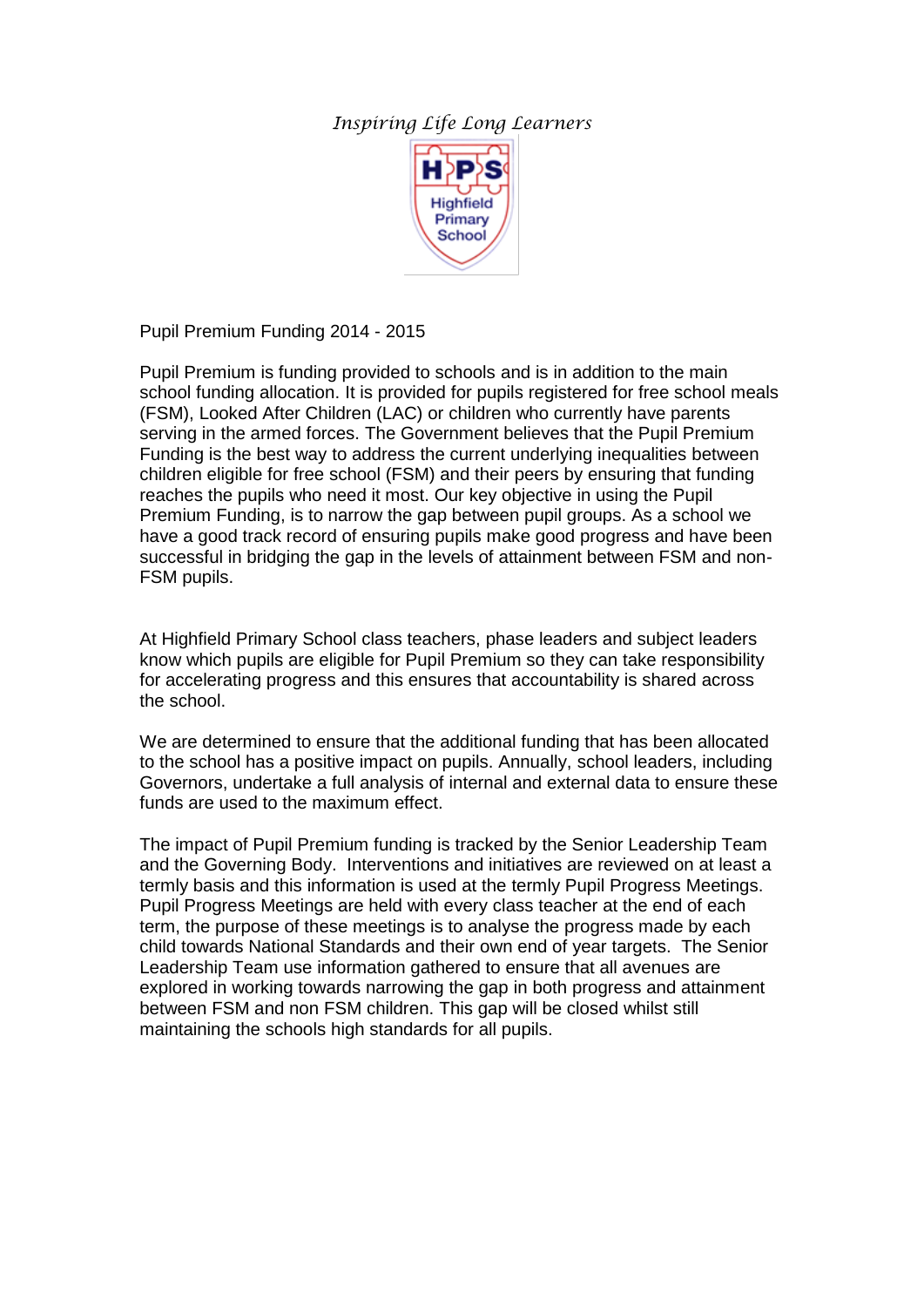## **2014 – 2015**

We have been allocated £93600 and the money has been allocated as follows:

| Programme                                 | Aimed at Improving                           | Cost    |
|-------------------------------------------|----------------------------------------------|---------|
| Family Support Worker -                   | Attendance, social,                          | £ 20000 |
| now employed by the                       | emotional &                                  |         |
| school for 1 1/2 days per                 | communication skills of                      |         |
| week year round.                          | vulnerable children and                      |         |
|                                           | their families                               |         |
| <b>External Educational</b>               | The speed of identification                  |         |
| Psychology assessment                     | of need and                                  | £3000   |
|                                           | implementation of                            |         |
|                                           | strategies and the process                   |         |
|                                           | of applying for EHCP                         |         |
|                                           | where appropriate                            |         |
| Foundation Stage & Key<br>Stage 1 phonics | Early reading skills                         | £ 2,500 |
| 1: 1 Reading scheme                       | Reading intervention for                     | £4500   |
| Hornets & Wasps                           | children who need                            |         |
|                                           | alternative strategies                       |         |
| Subsidised clubs                          | The social, emotional &                      | £ 2,000 |
|                                           | communication needs and                      |         |
|                                           | self esteem of vulnerable                    |         |
|                                           | children                                     |         |
| Specialist small group                    | Closing & addressing any                     | £53000  |
| teaching Literacy and                     | gaps that are identified by                  |         |
| <b>Maths</b>                              | class teachers that require                  |         |
|                                           | additional focus                             |         |
| <b>Revision Books for Y6</b>              | All children are well                        | £1000   |
|                                           | equipped with resources                      |         |
|                                           | to support learning at                       |         |
|                                           | home in preparation for<br>SAT <sub>s.</sub> |         |
| Y6 Booster classes in                     | Skills in reading, writing,                  | £2,500  |
| English & Maths                           | speaking & listening and                     |         |
|                                           | developing number and                        |         |
|                                           | algebra, using and                           |         |
|                                           | applying in maths as                         |         |
|                                           | identified by the class                      |         |
|                                           | teacher.                                     |         |
| Staff training on marking                 | The quality of                               | £1,000  |
| and feedback                              | teacher/learner dialogue                     |         |
|                                           | and the embedding of                         |         |
|                                           | response time for children                   |         |
| <b>Pupil Conferencing</b>                 | Pupil progress through                       | £1,500  |
|                                           | deeper understanding of                      |         |
|                                           | individual learners barriers                 |         |
|                                           | to learning                                  |         |
| <b>Breakfast Club Subsidy</b>             | To improve attendance &                      | £1500   |
|                                           | punctuality and improve                      |         |
|                                           | concentration in lessons                     |         |